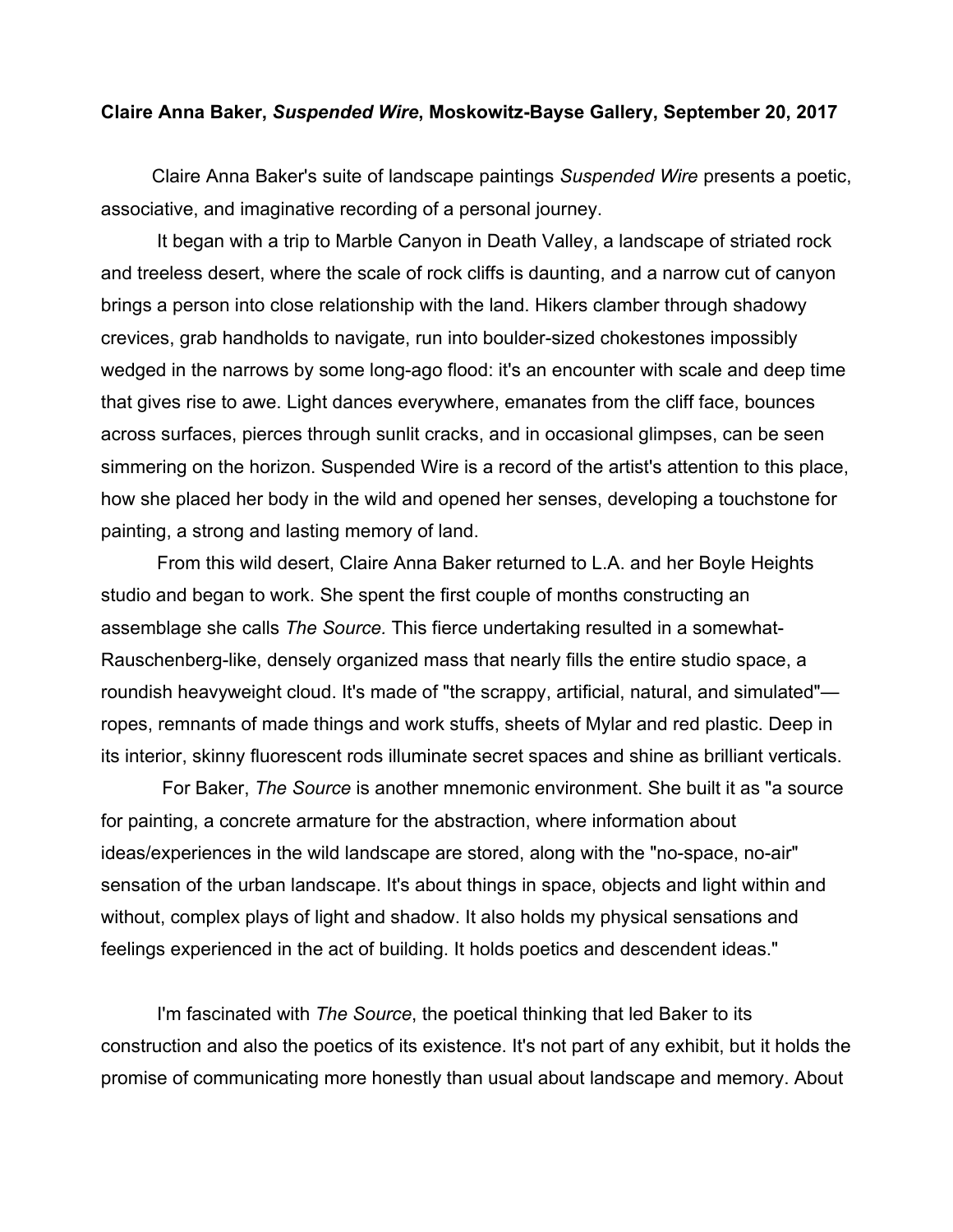how thoughts and images of human-made and wild-made environments collide and smash into each other, and how, on any path to contemporary landscape painting, they *must*.

Baker says, "Poetry was my first exposure to imagery, listening to poets and imagining pictures," referring to her childhood, spent in the poetry community of Northern California and beyond: her mother, poet Joyce Jenkins is founding editor of Poetry Flash. Amid the many pathways taken by poets and family friends—Zen Buddhism, the great outdoors, sexual freedom, pot-smoking, wandering, anarchy, alternate economies, socialism— there was a general agreement that poetry emanates from the wild places of Earth and Mind; and that poetic free speech can awaken and change the world.

"The community of poets first, and artist teachers later, also showed me that an intellectual structure is needed in an artistic practice. I learned how to carve out form within a raw state of being that feels formless, and to develop a poetic logic for visual expression and material plasticity, allowing the work a context within a larger intellectual dialogue. And my father and grandparents—visual artists and designers—pointed me towards a highly personal process. "

In this larger dialogue of painting and art history, poetic thinking, fevered construction, and self-directed inquiry have long been the realm of the landscape painter. If you put your body in nature and spend a lifetime working with the materials of Earth, you'll end up thinking about existence and perception, creation and phenomena. Who knows what the cave painters were doing, but it was related to carrying nature in the mind. Ancient Greek writers and artists built a poetic concept of the pastoral, viewing nature as a rejuvenating wellspring, estranged and separated from urban life. Moving forward, Caspar David Friedrich's gentleman gazed into a landscape that was "not only what he has in front of him, but also what he sees inside himself." and Cezanne said, "The landscape thinks itself in me." Taking this metaphysical thinking even farther into ideas of painting, Agnes Martin named one trembling pink grid, *Flower in the Wind.* 

For the contemporary landscape painter, the conversation keeps widening, and so do our concepts of nature/self. In her practice, Baker says, "I devised a closer physical engagement with the landscape, engaging with the 'interruptions', so I can erode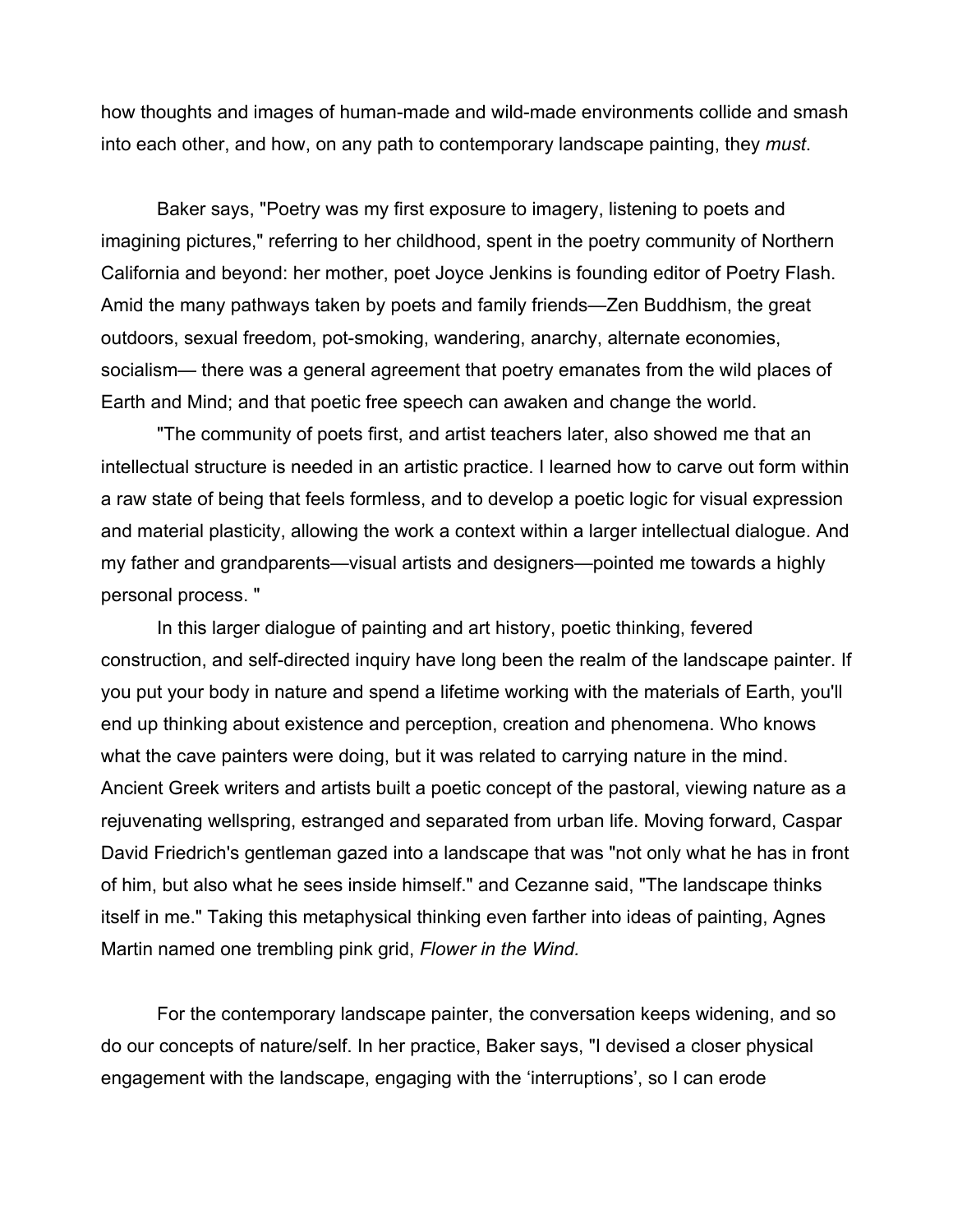assumptions of the purity of wild nature." She guides herself consciously through steps of creating a painting, like a decoding of what landscape painters have always done.

In this context the room-sized *Source* sculpture is a thought-in-material. It's a thought about disruption—the kind of interference experienced when a landscape painter is obliged to return to the studio and urban life, where everyday thoughts intrude and merge with the beautiful dream of wild Earth: the midpoint thought of many landscape painters. The way Baker included this thought physically in her process reminds me of a passage of Virginia Woolf's: "Life is a luminous halo, a semi-transparent envelope surrounding us from the beginning of consciousness to the end. . . and most interesting here is the examination of the mind, of how a thought-in-material can happen. Let us . . . trace the pattern."

Yes, within the pattern. The mid-point thought. Hanging there like a heavyweight, partially-lit light-bulb.

*The Source* is so insistent it requires the artist to duck underneath and squeeze against the walls. I don't know how Baker paints in there. I don't know how any of us paint, given our crowded minds, given the distraction of the urban world. If there is a mirror here of nature, it's a big old chokestone forced between the studio walls by some long-ago flood of human thinking and doing.

After the sculpture's construction, Baker carefully observed it. Over many weeks, on many piles of paper, she sketched it like a still life, first drawing gestural marks in ink, assembling a communicating vocabulary, and then making finished drawings, mapping out space, rhythmic line, light and shadow, density, weightlessness. Finally, she created small paintings in acrylic on polyester, each one as preliminary for a large finished work in the same medium.

Baker has said, "I consciously built my painting practice in parallel to what I've read about poetry-making. At the basis is something similar to what I read in an interview by US Poet Laureate Tracy K. Smith: "The responsibility of the poet is to the urges that set the poem into motion. Generally those urges are for something that is more concrete, more nuanced, more visceral, more observable, and more mysterious."

Finally, Baker assembles blank surfaces and begins to paint the finished work, and *The Source* takes on new dimensions, "carrying the image to the end." The act of building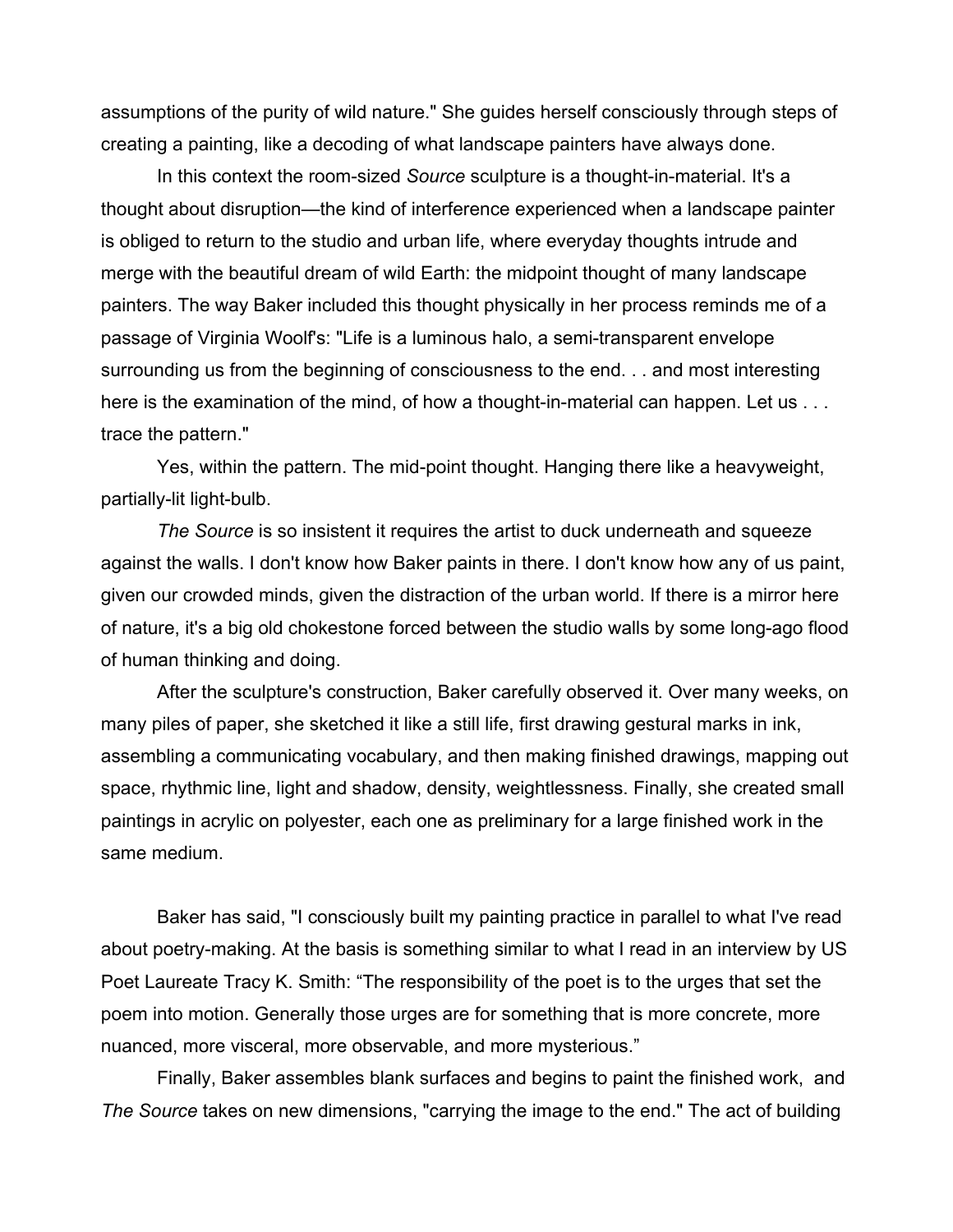it—a physical feat—seems important now as a re-construction of personal space so the wild self can go ahead and paint. The studio is no longer an LA warehouse, but a place transformed by imagination, where intuitive wilderness, homo sapiens junk, touchstones, philosophy, science, soul-building, play, poetics, stupidity, not-knowingness, and brilliant insight can speak to one another.

As she paints—ink-like acrylic and water on polyester— Baker looks at *The Source*, dodging its low hanging flaps, cramming up against walls. She also summons the remembered wild stillness of Marble Canyon. She works intuitively, watching as landscapes emerge. Her studio becomes the den of a scavenger, its floor decorated with hand marks, feet marks, spatulas, rags, and containers of paint.

She says, " A performative aspect supports the creation of the painting, an immersive physical act of drawing, seeing, and sensing conducted through a choreographed structure, balancing the weights of my touch with the movements of my body in time and space. The marks are often fast, capturing the Chinese ink painting technique of 'empty wrist' in order to catch the life and breath of the mark. But my process is slow, adding layer upon layer in cycles of markmaking over months. I createdepth and space through the interaction of those layers, looking and looking until the pictorial space leaps and jumps, near and far. And I guage the movement of individual marks. The presence of the work arrives when all this movement creates stillness. The finished painting is the stillness, transformed into the sensation of lightness.

When discussing poetics, the poet Ann Carson tells us, "It's really important to get somehow into the mind and make it move somewhere it has never moved before. . . Given whatever material. . . how can we move within it in a way we've never moved before, mentally? That seems like the most exciting thing to do with your head. . . to take a piece of Hegel and move it around in a way that shows you something about Hegel is a satisfying challenge."

In agreement, in practice, Baker works with materials to literally stand inside our currently most problematic dialectic: the human environment vs. the natural one. She works to merge the two environments in real life and in her memory. Then she creates imagery from this merging, working towards an inclusive ecological identity. Of course as she paints she goes beyond the single dialectic, distilling experiences into formally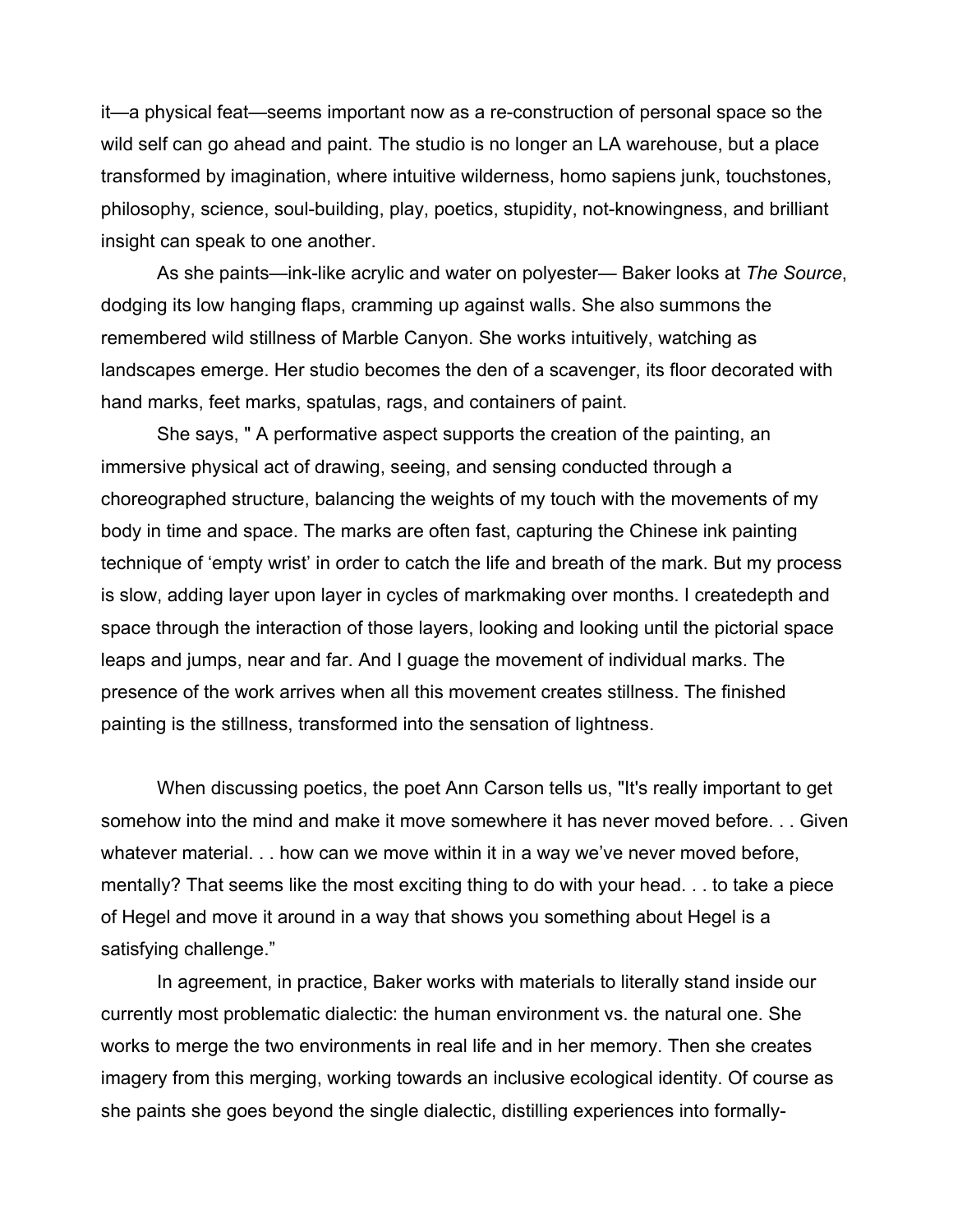considered paintings. The dance of painting becomes a journey of awareness, touching on other binaries: abstraction/realism; vagueness/likeness; light within painter/light within landscape; dark/light; weight/weightlessness; imagination/fact—and she arrives layer by layer at delicately-threaded connections.

Her conversations are also quietly radical. To paint abstractions and also acknowledge the landscape as source; this can undo—if we think about it—our earlier thinking about abstraction. To use the abstract-expressionist intuitive gesture, but replace their Heroic Search For Truth with art-making as personal practice also unwinds art history more than a little. And to replace ab-ex grandiosity and nihilism with an open-ended inquiry and a yearning to merge with the planet we live on—to admit that we want to joyfully, innocently merge with the love-object—this seems radical to me. It also seems like lifelessons and courage learned from poets:

There's the familiar, "Let the soft animal of your body love what it loves." (Mary Oliver)

And, "When I was a little kid in Oklahoma I used to get up before everyone else and go outside to a place of dark rich earth next to the foundation of the house. I would dig piles of earth, smell it, form it. It had sound. Maybe that's where I learned to write poetry." (Joy Harjo)

And, "To act in this world, without irony or condescension. . . seems to me an act of great courage." (Marie Howe)

In Baker's work there is both courage and connection, a sense of known landscape. Among the paintings' great spaces, gestures and shadows, illuminated openings, translucent and opaque ledges, I sense where to leap and jump. My body knows how stillness hums. Where vast space falls, I fall. Somehow the light carries color and emanates from an opening within myself. Who can put this into words? It takes the thingness of painting to express it. I experience light glowing, emanating, and piercing within, as well as shadow deep and dark. The logical density and weightlessness of these painted spaces balance an understanding: outer and inner ecologies the same.